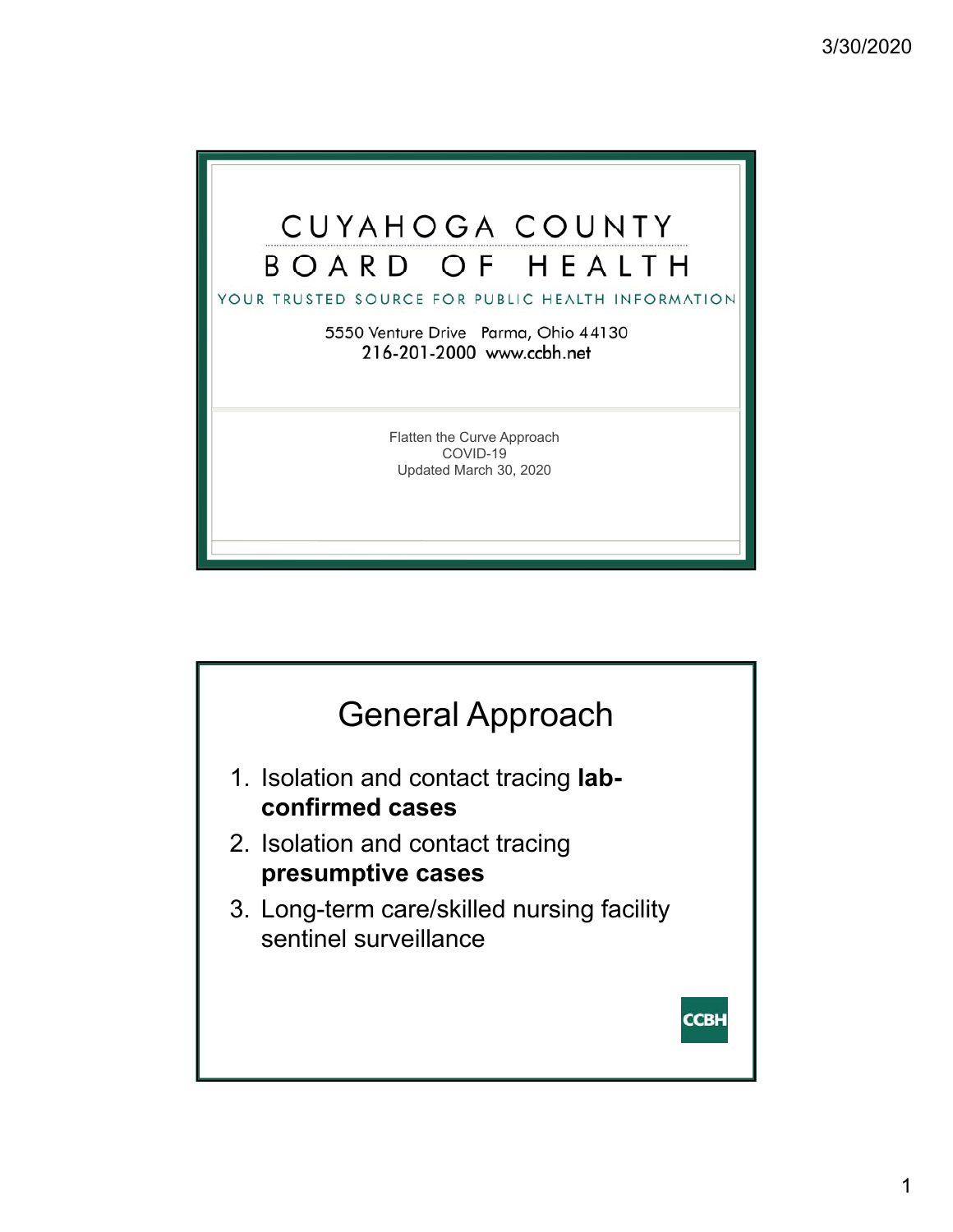

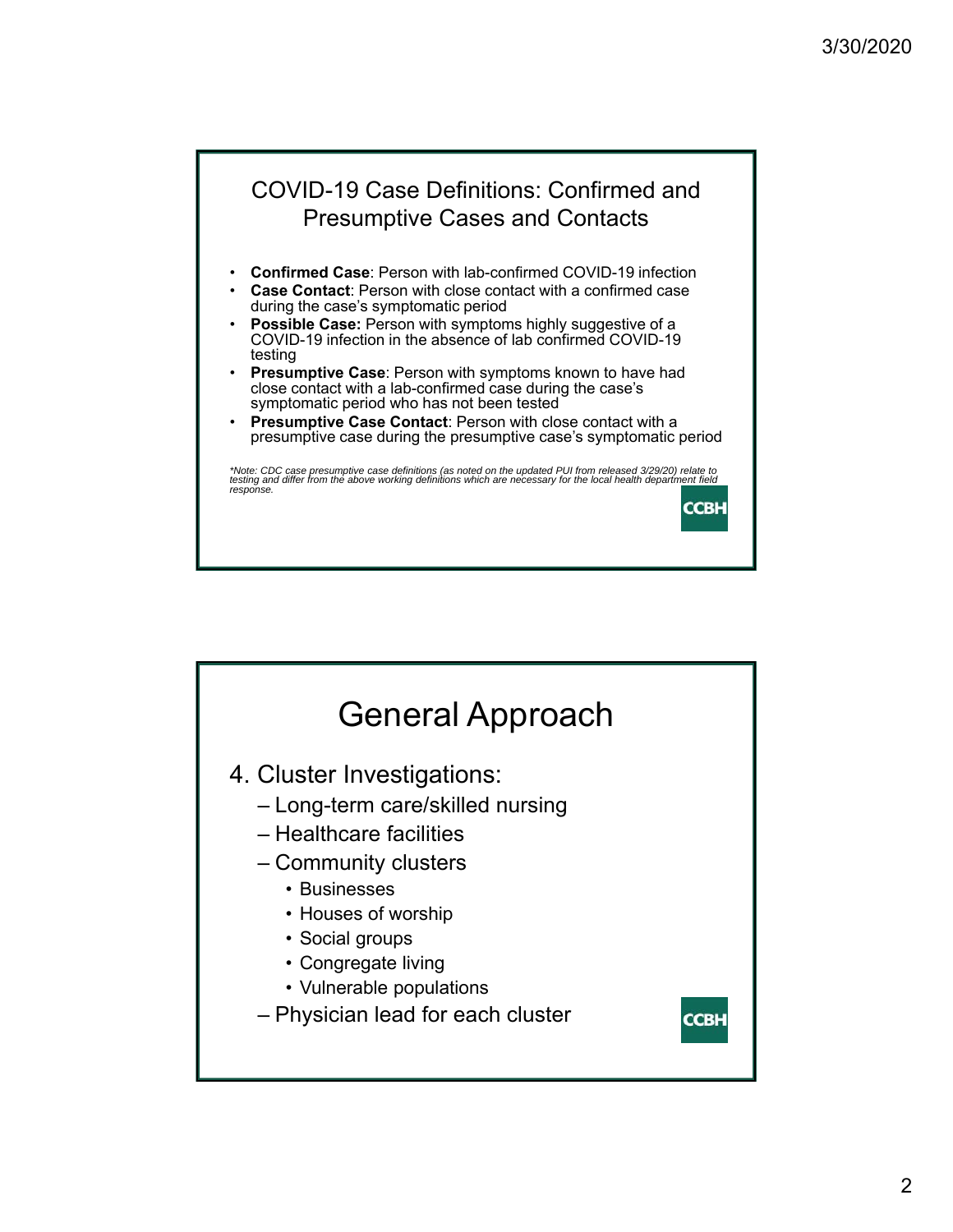

• Research – samples at delivery for IgG testing

**CCBH** 

- Cohort on long-term hydroxychloroquine
- Possible cases in Jan/Feb before testing available

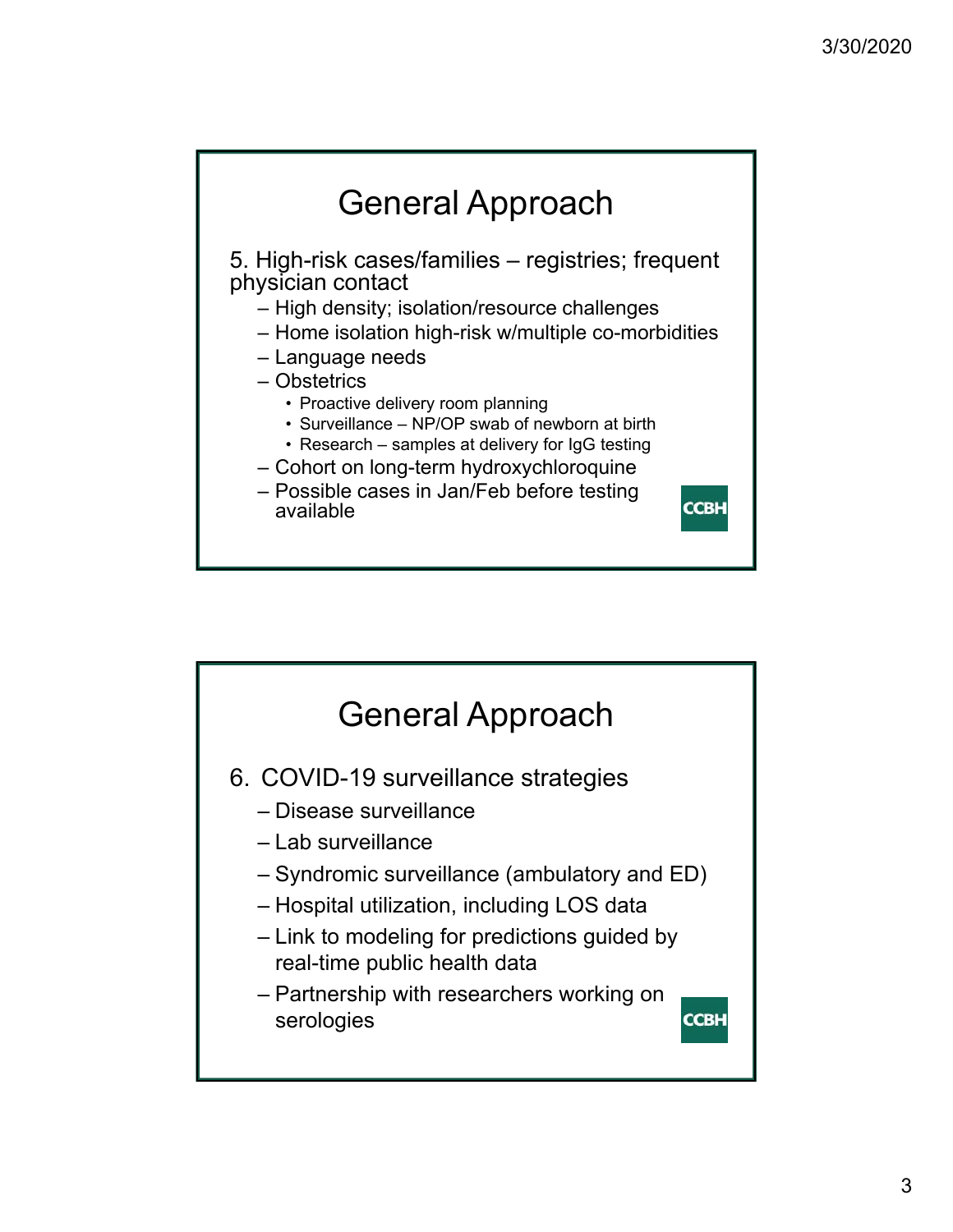## Community Limited Testing Strategy

- Testing in clinically stable possible cases within cluster investigations
- Others case by case
- Guided by testing priorities and availability as set forth by CDC and ODH
- Unexplained deaths (coordination w ME) where high index of suspicion for COVID-19 **CCBH**

## Workflow for Contacts Across **Jurisdictions**

- Northeast Region 3/19/2020
- Jursidiction of lab-confirmed case handles contacts regardless of residence
	- Initial call and guidance on quarantine
	- Quarantine letter sent
- Contact's LHD jurisidiction notified if:
	- 1. Contact becomes symptomatic
	- 2. Refuses to quarantine
	- 3. Identifies a mass gathering
	- 4. Is employed in health care or as first responder **CCBH**
	- 5. Identifies resource needs